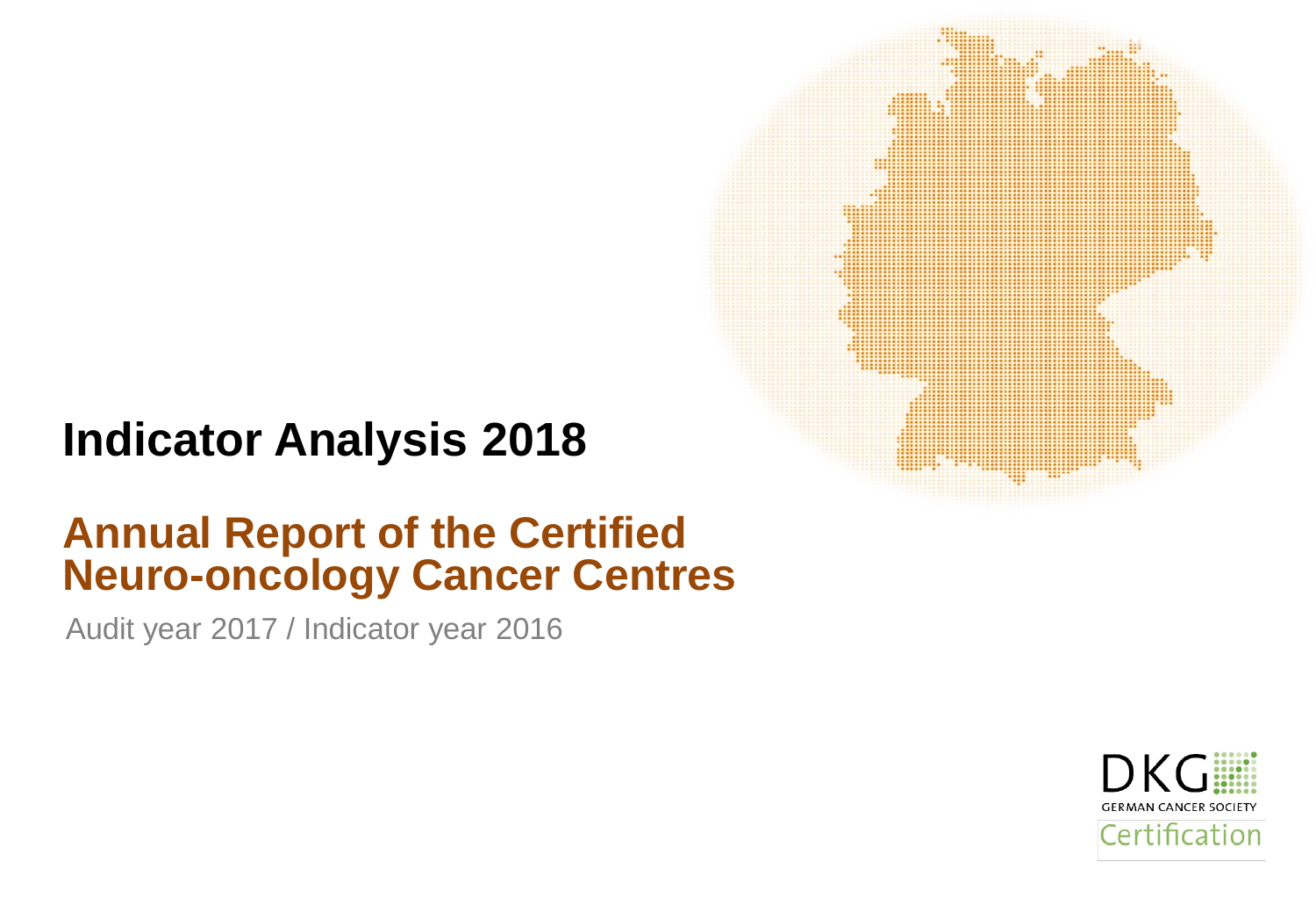

# <span id="page-1-0"></span>**Table of Contents**

| $\begin{minipage}[c]{0.9\linewidth} \textbf{Introduction} \end{minipage}[c]{0.9\linewidth} \textbf{Introduction} \begin{minipage}[c]{0.9\linewidth} \textbf{Matrix} \end{minipage}[c]{0.9\linewidth} \textbf{Matrix} \end{minipage}[c]{0.9\linewidth} \textbf{Matrix} \end{minipage}[c]{0.9\linewidth} \textbf{Matrix} \end{minipage}[c]{0.9\linewidth} \textbf{Matrix} \end{minipage}[c]{0.9\linewidth} \textbf{Matrix} \end{minipage}[c]{0.9\linewidth} \textbf{Matrix} \end{minipage}[c]{0.9\linewidth} \textbf{Matrix} \end{minipage}[c]{0$ | 3  |
|-------------------------------------------------------------------------------------------------------------------------------------------------------------------------------------------------------------------------------------------------------------------------------------------------------------------------------------------------------------------------------------------------------------------------------------------------------------------------------------------------------------------------------------------------|----|
|                                                                                                                                                                                                                                                                                                                                                                                                                                                                                                                                                 | 3  |
|                                                                                                                                                                                                                                                                                                                                                                                                                                                                                                                                                 | 5  |
|                                                                                                                                                                                                                                                                                                                                                                                                                                                                                                                                                 | 6  |
|                                                                                                                                                                                                                                                                                                                                                                                                                                                                                                                                                 | 7  |
|                                                                                                                                                                                                                                                                                                                                                                                                                                                                                                                                                 | 8  |
|                                                                                                                                                                                                                                                                                                                                                                                                                                                                                                                                                 | 9  |
|                                                                                                                                                                                                                                                                                                                                                                                                                                                                                                                                                 | 9  |
|                                                                                                                                                                                                                                                                                                                                                                                                                                                                                                                                                 | 10 |
|                                                                                                                                                                                                                                                                                                                                                                                                                                                                                                                                                 | 11 |
|                                                                                                                                                                                                                                                                                                                                                                                                                                                                                                                                                 | 12 |
|                                                                                                                                                                                                                                                                                                                                                                                                                                                                                                                                                 | 13 |
|                                                                                                                                                                                                                                                                                                                                                                                                                                                                                                                                                 | 14 |
|                                                                                                                                                                                                                                                                                                                                                                                                                                                                                                                                                 | 15 |
|                                                                                                                                                                                                                                                                                                                                                                                                                                                                                                                                                 | 16 |
|                                                                                                                                                                                                                                                                                                                                                                                                                                                                                                                                                 | 17 |
|                                                                                                                                                                                                                                                                                                                                                                                                                                                                                                                                                 | 18 |
|                                                                                                                                                                                                                                                                                                                                                                                                                                                                                                                                                 | 19 |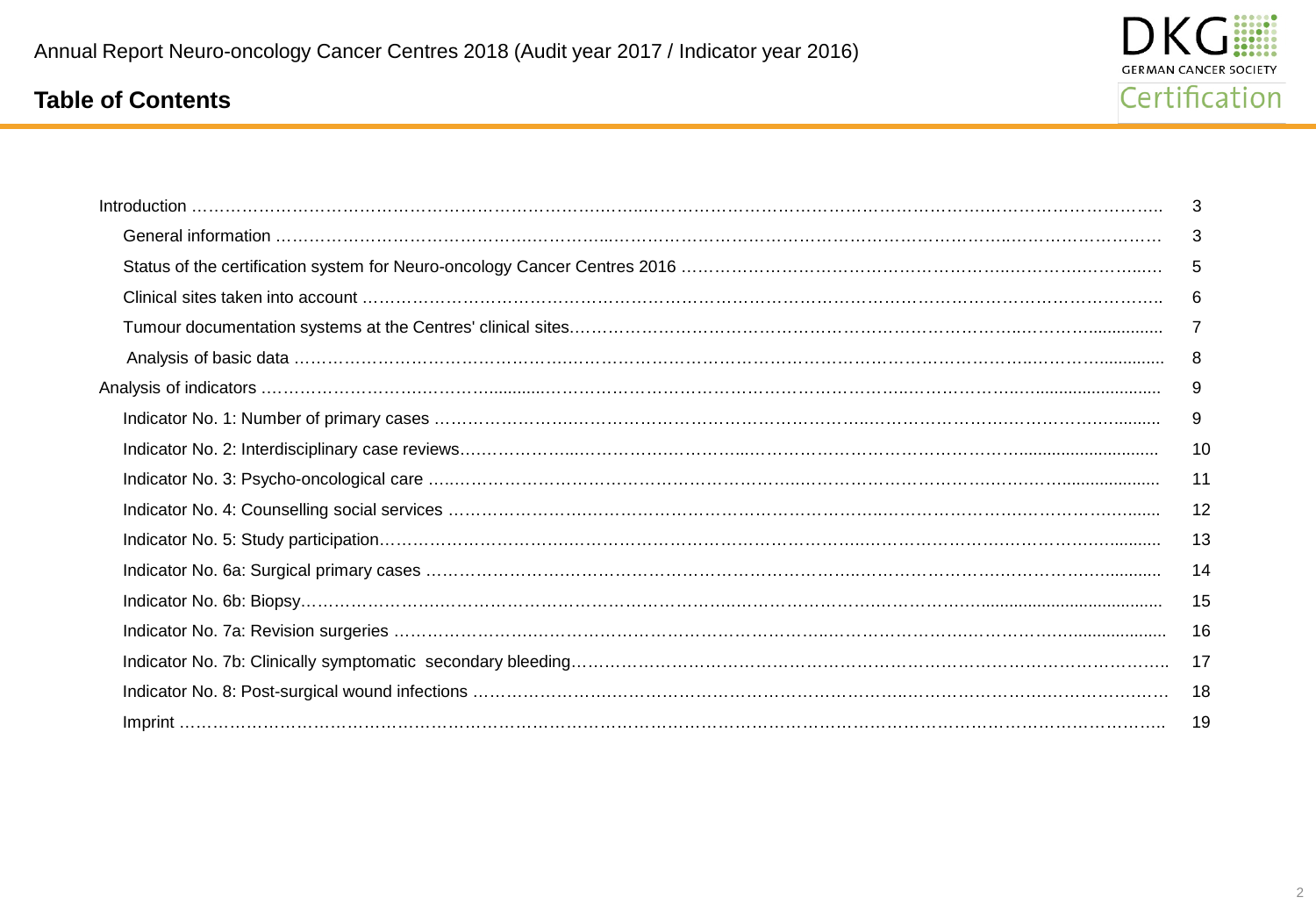### <span id="page-2-0"></span>**General information**



|             | Indicator definition                                                                                                                                  | All clinical sites 2016 |               |  |  |
|-------------|-------------------------------------------------------------------------------------------------------------------------------------------------------|-------------------------|---------------|--|--|
|             |                                                                                                                                                       | <b>Median</b>           | Range         |  |  |
| Numerator   | Primary cases (elective<br>patients:pre-intervention,<br>emergency patients: post-<br>intervention) who were<br>presented in the tumour<br>conference | $202.5*$                | $24 - 442$    |  |  |
| Denominator | Primary cases (= Indicator 1)                                                                                                                         | $214*$                  | $110 - 613$   |  |  |
| Rate        | Target value $\geq 95\%$                                                                                                                              | 96.36%                  | 20.87% - 100% |  |  |



#### **Basic data indicator:**

The definitions of **numerator**, **population (=denominator)** and **target value** are taken from the Data Sheet.

The **medians** for numerator and population do not refer to an existing Centre but indicate the median of all cohort numerators and the median of all cohort denominators.

The values for the numerators, populations and rates of all Centres are given under range.

#### **Diagram:**

The x-axis indicates the number of Centres, the y-axis gives the values in percent or number (e.g. primary cases). The target value is depicted as a horizontal green line. The median, which is also depicted as a green horizontal line, divides the entire group into two equal halves.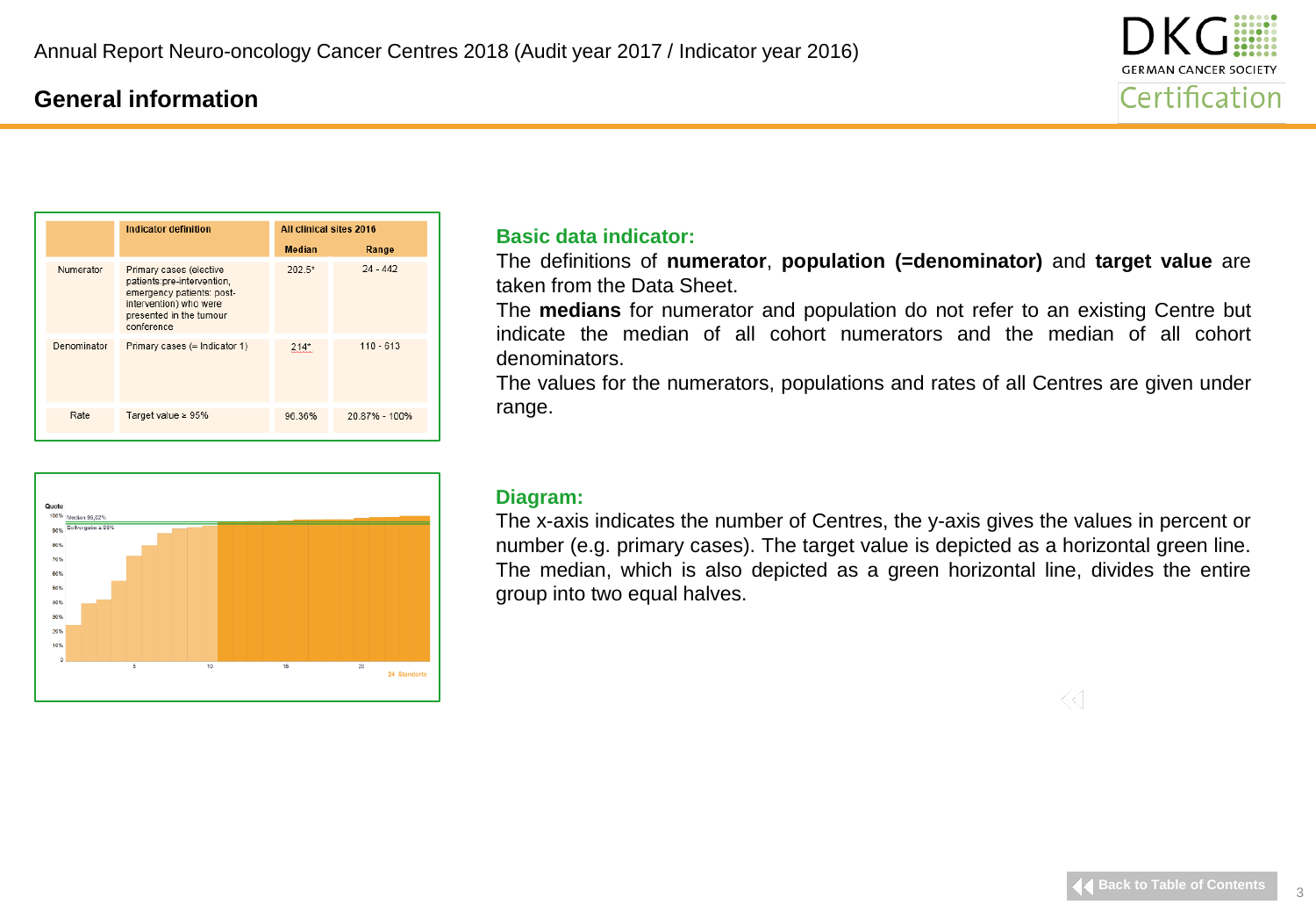### **General information**





#### **Cohort development:**

The **cohort development** in the years **2012, 2013, 2014, 2015** and **2016** is presented in a box plot diagram.



#### **Box plot:**

A box plot consists of a **box with median**, **whiskers** and **outliers**. 50 percent of the Centres are within the box. The median divides the entire available cohort into two halves with an equal number of Centres. The whiskers and the box encompass a 90<sup>th</sup> percentile area/range. The extreme values are depicted here as dots.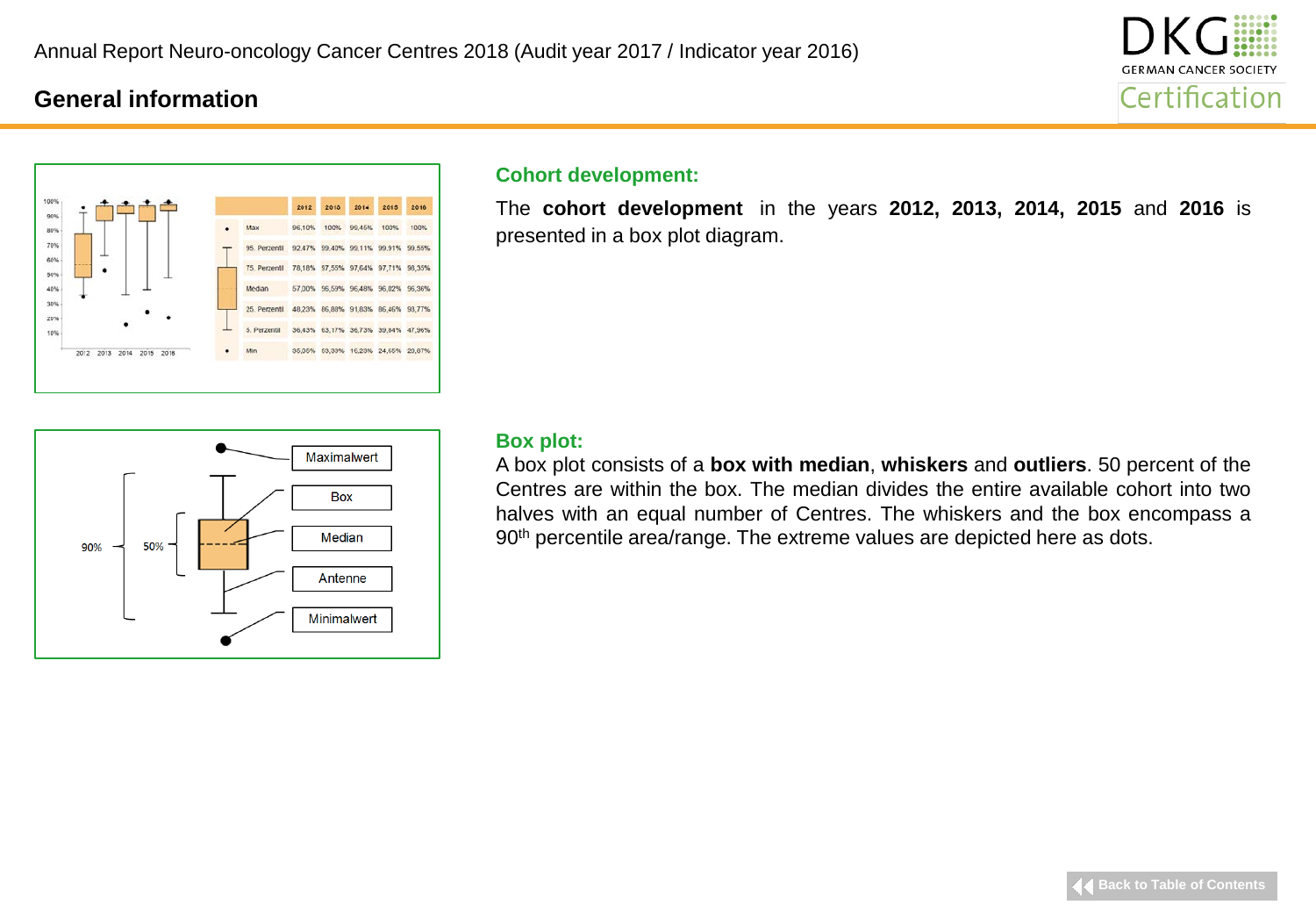# <span id="page-4-0"></span>**Status of the certification system for Neuro-oncology Cancer Centres 2016**



|                                    | 31.12.2017     | 31.12.2016     | 31.12.2015     | 31.12.2014 | 31.12.2013     |
|------------------------------------|----------------|----------------|----------------|------------|----------------|
| <b>Ongoing procedures</b>          | $5\phantom{1}$ | 8              | $\overline{4}$ | 5          | 6              |
| <b>Certified Centres</b>           | 32             | 26             | 21             | 15         |                |
|                                    |                |                |                |            |                |
| <b>Certified clinical sites</b>    | 33             | 27             | 22             | 16         | 8              |
| Neuro-oncology Cancer Centres with |                |                |                |            |                |
| 1 clinical site                    | 31             | 25             | 20             | 14         | 6              |
| 2 clinical sites                   | 1              |                |                |            |                |
| 3 clinicial sites                  | $\overline{0}$ | $\overline{0}$ | $\overline{0}$ | $\Omega$   | $\overline{0}$ |
| 4 clinical sites                   | $\overline{0}$ | $\overline{0}$ | 0              | 0          | $\mathbf{0}$   |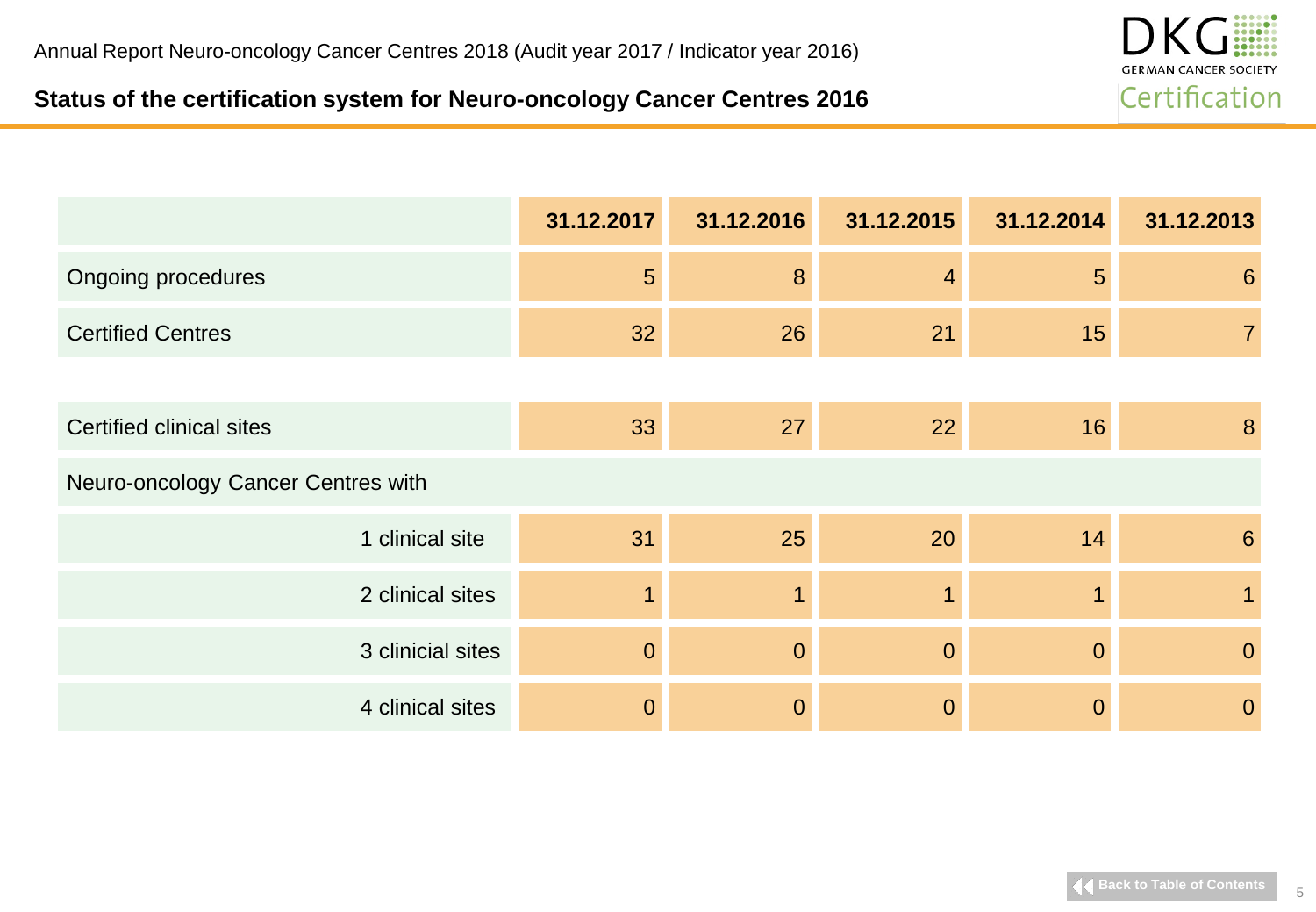

### <span id="page-5-0"></span>**Clinical sites taken into account**

|                                              | 31.12.2017 | 31.12.2016 | 31.12.2015 | 31.12.2014 | 31.12.2013     |
|----------------------------------------------|------------|------------|------------|------------|----------------|
| Clinical sites included in the Annual Report | 30         | 24         | 19         | 12         | $\overline{7}$ |
| equivalent to                                | 90.9%      | 88.9%      | 86.4%      | 75.0%      | 87.5%          |
|                                              |            |            |            |            |                |
| Primary cases total*                         | 7219       | 5067       | 3952       | 2498       | 1526           |
| Primary cases per clinical site (mean)*      | 240.6      | 211.1      | 208        | 208.2      | 218            |
| Primary cases per clinical site (median)*    | 214        | 202.5      | 213        | 196,5      | 175            |

\*The figures are based on the clinical sites listed in the Annual Report.

This Annual Report looks at the Neuro-oncology Cancer Centres certified in the Certification System of the German Cancer Society. The Data Sheet is the basis for the diagrams.

30 out of the 33 certified clinical sites of the Centres are included in the Annual Report. 3 clinical sites, certified for the first time in 2017, are not included (data depiction of a full calendar year is not mandatory for initial certifications). An up-to-date overview of all certified clinical sites is given on www.oncomap.de.

The indicators published here refer to the indicator year 2016. They are the assessment basis for the audits conducted in 2017.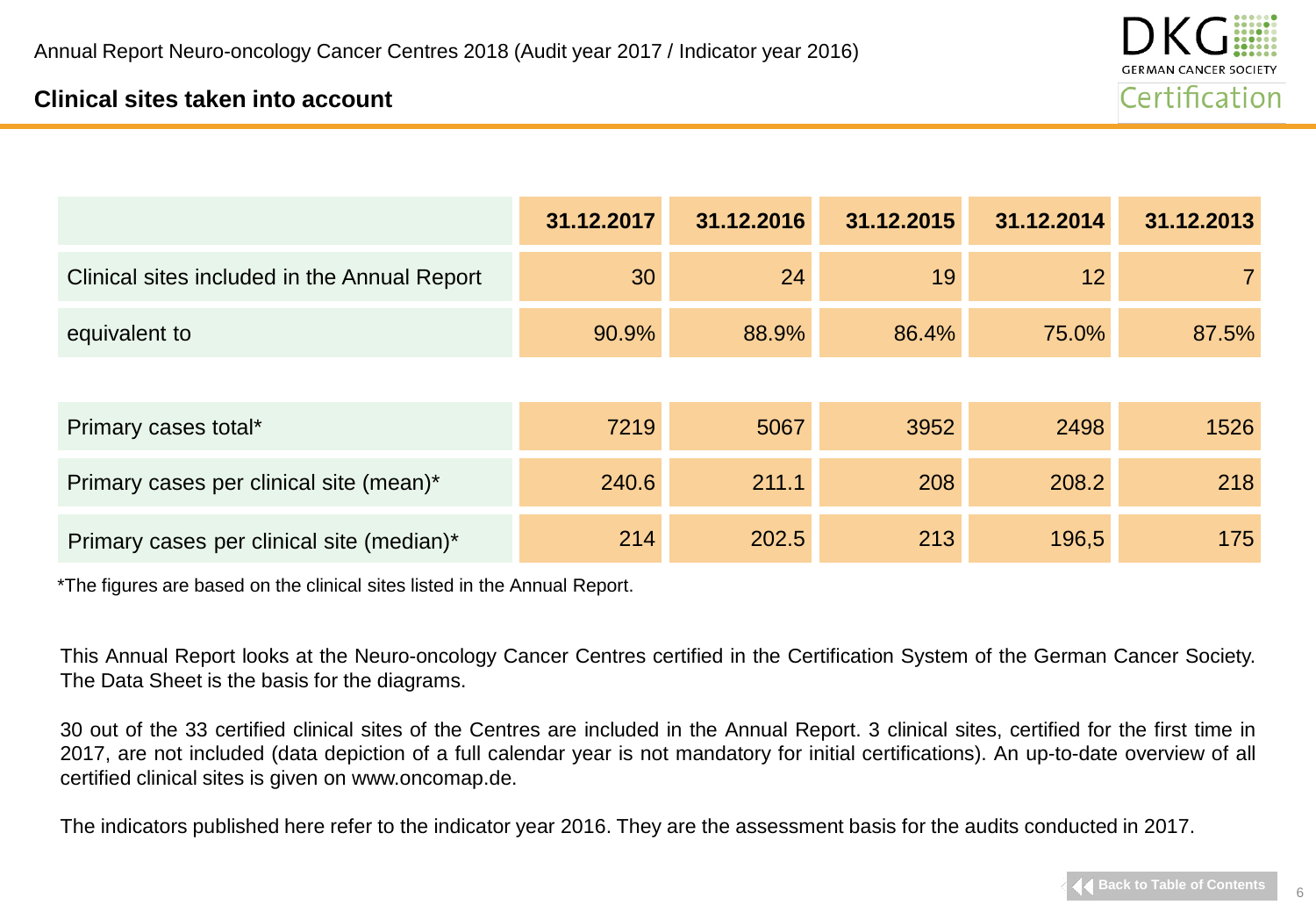

### <span id="page-6-0"></span>**Tumour documentation systems in the Centre's clinical sites**



The details on the tumour documentation system were taken from the EXCEL annex to the Data Sheet (Basic Data spread sheet). It is not possible to indicate several systems. In many cases support is provided by the cancer registers or there may be a direct connection to the cancer register via a specific tumour documentation system.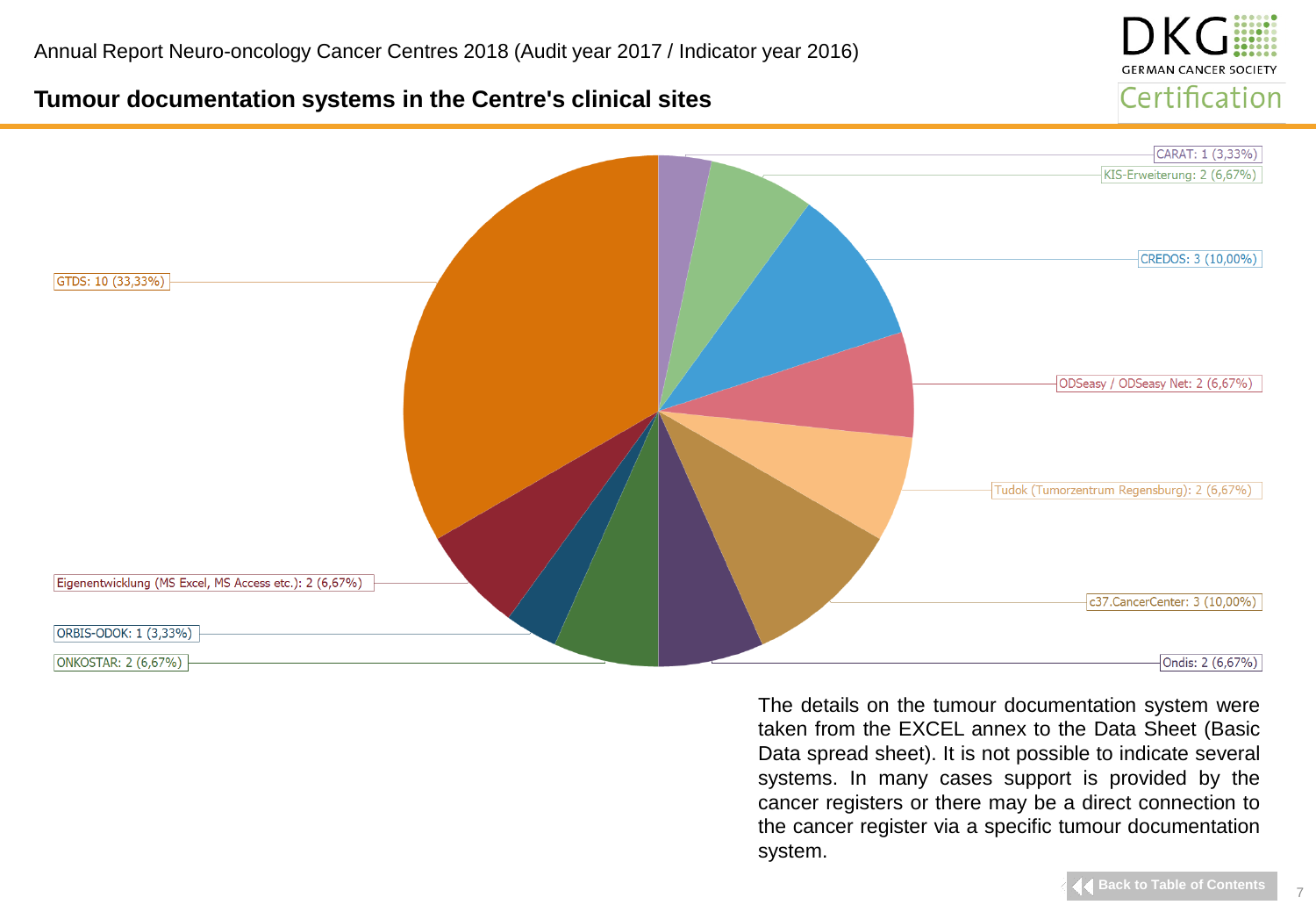

### <span id="page-7-0"></span>**Basic data – Stage distribution primary cases**







**Unclear behaviour**





| <b>Benign neoplasms</b><br>$(ICD-O-3 Morphology: \ldots/0)$ |                      |                  |                    | <b>Malignant neoplasms</b><br>(ICD-O-3 Morphology: /3) |                        | <b>Uncertain growth behaviour</b><br>$(ICD-O-3 Morphology: /1)$ |                   |                       | <b>Total</b>       |                  |                   |                   |       |
|-------------------------------------------------------------|----------------------|------------------|--------------------|--------------------------------------------------------|------------------------|-----------------------------------------------------------------|-------------------|-----------------------|--------------------|------------------|-------------------|-------------------|-------|
|                                                             | C70                  | C71              | C72                | C75                                                    | C70                    | C71                                                             | C72               | C75                   | C70                | C71              | C72               | C75               |       |
| Non-surgical                                                | 265<br>$(11.80\%)$   | 22<br>(16.54%)   | 96<br>(14.18%)     | 36<br>(4.63%)                                          | $\Omega$<br>$(5.41\%)$ | 678<br>(26.55%)                                                 | 26<br>$(23.01\%)$ | $\sim$<br>$(12.50\%)$ | 22<br>(6.96%)      | 41<br>(17.83%)   | 5<br>$(8.20\%)$   | (6.78%)           | 1,199 |
| <b>Surgical</b>                                             | 1.981<br>$(88.20\%)$ | 111<br>(83.46%)  | 581<br>$(85.82\%)$ | 741<br>(95.37%)                                        | 35<br>(94.59%)         | 1.876<br>(73.45%)                                               | 87<br>(76.99%)    | 14<br>$(87.50\%)$     | 294<br>$(93.04\%)$ | 189<br>(82.17%)  | 56<br>$(91.80\%)$ | 55<br>$(93.22\%)$ | 6,020 |
| <b>Primary cases</b><br>total                               | 2.246<br>$(100\%)$   | 133<br>$(100\%)$ | 677<br>$(100\%)$   | 777<br>$(100\%)$                                       | 37<br>$(100\%)$        | 2,554<br>$(100\%)$                                              | 113<br>$(100\%)$  | 16<br>$(100\%)$       | 316<br>$(100\%)$   | 230<br>$(100\%)$ | 61<br>$(100\%)$   | 59<br>$(100\%)$   | 7,219 |

**C70**: neoplasm of meninges; **C71**: neoplasm of brain; **C72**: neoplasm of medulla and cerebral nerves; **C75**: Other endocrine glands and related structures in line with ICD-O-3 topography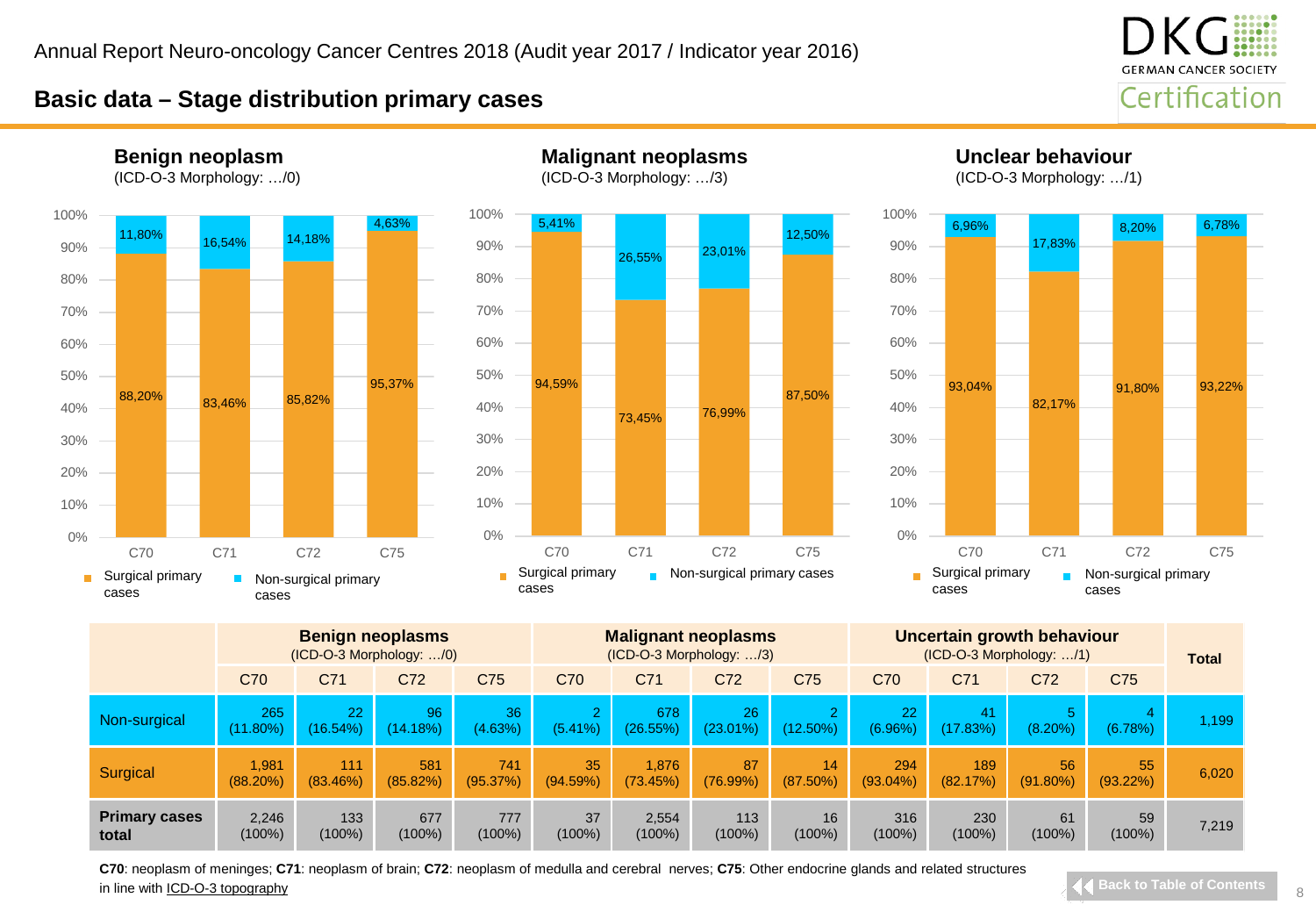

# <span id="page-8-0"></span>**1. Number of primary cases**



| 700-    |                                                                                                                           |
|---------|---------------------------------------------------------------------------------------------------------------------------|
| 600     |                                                                                                                           |
| 500     |                                                                                                                           |
| 400     |                                                                                                                           |
| $300 -$ |                                                                                                                           |
| $200 -$ | $\frac{1}{2} \left( \frac{1}{2} \right) \left( \frac{1}{2} \right) \left( \frac{1}{2} \right) \left( \frac{1}{2} \right)$ |
| 100     |                                                                                                                           |
|         | 2012<br>2013<br>2014<br>2015<br>2016                                                                                      |

|  |                                | 2012   | 2013   | 2014   | 2015   | 2016   |
|--|--------------------------------|--------|--------|--------|--------|--------|
|  | Max                            | 485.00 | 455.00 | 462.00 | 503.00 | 613.00 |
|  | 95 <sup>th</sup><br>percentile | 401.60 | 329.05 | 400.80 | 405.20 | 444.25 |
|  | 75 <sup>th</sup><br>percentile | 203.00 | 219.00 | 243.50 | 243.25 | 290.25 |
|  | Median                         | 175.00 | 196.50 | 213.00 | 202.50 | 214.00 |
|  | 25 <sup>th</sup><br>percentile | 164.00 | 170.00 | 130.50 | 139.75 | 162.00 |
|  | 5 <sup>th</sup><br>percentile  | 138.60 | 126.85 | 106.60 | 108.75 | 118.15 |
|  | <b>Min</b>                     | 132.00 | 112.00 | 103.00 | 104.00 | 110.00 |

|               | <b>Indicator definition</b>              | All clinical sites 2016 |             |
|---------------|------------------------------------------|-------------------------|-------------|
|               |                                          | <b>Median</b>           | Range       |
| <b>Number</b> | Primary cases def. in line with<br>1.2.1 | 214                     | $110 - 613$ |
|               | Target value $\geq 100$                  |                         |             |

| <b>Clinical sites with</b><br>evaluable data |         | <b>Clinical sites meeting</b><br>the target value |         |  |
|----------------------------------------------|---------|---------------------------------------------------|---------|--|
| <b>Number</b>                                | %       | <b>Number</b>                                     | $\%$    |  |
| 30                                           | 100.00% | 30                                                | 100.00% |  |

#### **Comments**:

In 2016, too, all Centres met the annual requirement for primary cases. 20 Centres were able to maintain or increase the number of their primary cases compared with the previous year.

In total, 7,439 patients with the initial diagnosis of a brain tumour were treated in a certified centre in 2016 (including 3 Centres that were not listed in the annual report). Based on American incidence data this corresponded to a rate of 41% (https://www.ncbi.nlm.nih.gov/pmc/articles/PMC4623240/).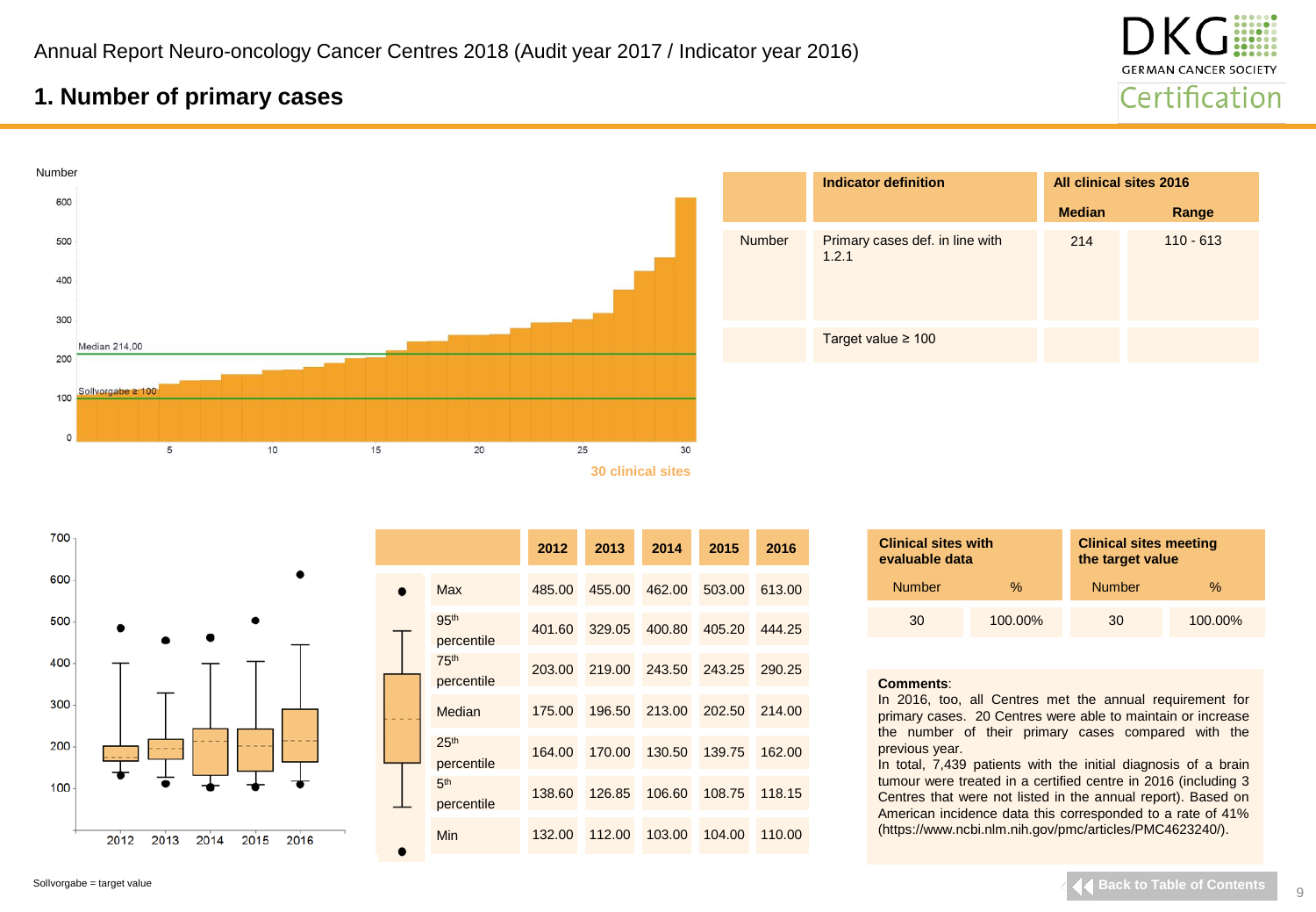

### <span id="page-9-0"></span>**2. Interdisciplinary case reviews**



|             | <b>Indicator definition</b>                                                                                                                           | All clinical sites 2016 |                   |
|-------------|-------------------------------------------------------------------------------------------------------------------------------------------------------|-------------------------|-------------------|
|             |                                                                                                                                                       | <b>Median</b>           | Range             |
| Numerator   | Primary cases (elective<br>patients:pre-intervention,<br>emergency patients: post-<br>intervention) who were<br>presented in the tumour<br>conference | $202.5*$                | $24 - 442$        |
| Denominator | Primary cases $(=$ Indicator 1)                                                                                                                       | $214*$                  | $110 - 613$       |
| Rate        | Target value $\geq 95\%$                                                                                                                              | 96.36%                  | $20.87\% - 100\%$ |

\*The medians for numerator and population do not refer to an existing Centre but indicate the median of all cohort numerators and the median of all cohort denominators.

100% 90% 80% 70% 60% 50% 40% 30% 20% 10% 2012 2013 2014 2015 2016

|  |                                | 2012   | 2013   | 2014                 | 2015 | 2016   |
|--|--------------------------------|--------|--------|----------------------|------|--------|
|  | Max                            | 96.10% | 100%   | 99.45%               | 100% | 100%   |
|  | 95 <sup>th</sup><br>percentile | 92.47% |        | 99.40% 99.11% 99.91% |      | 99.55% |
|  | <b>75th</b><br>percentile      | 78.18% |        | 97.55% 97.64% 97.71% |      | 98.35% |
|  | Median                         | 57.00% | 96.59% | 96.48% 96.02%        |      | 96.36% |
|  | 25 <sup>th</sup><br>percentile | 48.23% |        | 86.88% 91.83% 86.46% |      | 93.77% |
|  | 5 <sup>th</sup><br>percentile  | 36.43% |        | 63.17% 36.73% 39.84% |      | 47.96% |
|  | Min                            | 35.05% | 53.33% | 16.23% 24.65%        |      | 20.87% |

#### **evaluable data the target value** Number % Number % 30 100.00% 19 63.33%

#### **Comments**:

**Clinical sites with** 

Continued, very good fulfilment of the indicator over the course of time 12 Centres recorded an increase in the presentation rate compared with the previous year. 11 Centres did not méet the target value. The reasons for this were the still incomplete preoperative presentation and the non-systematic presentation of primary case patients with benign results in a few Centres. The auditors once again made a series of remarks. Patients with an urgent surgical indication should be presented after surgery in the tumour conference. After optimising internal procedures, the Centre with the lowest rate already achieved a far better result in the course of 2017.

**Clinical sites meeting**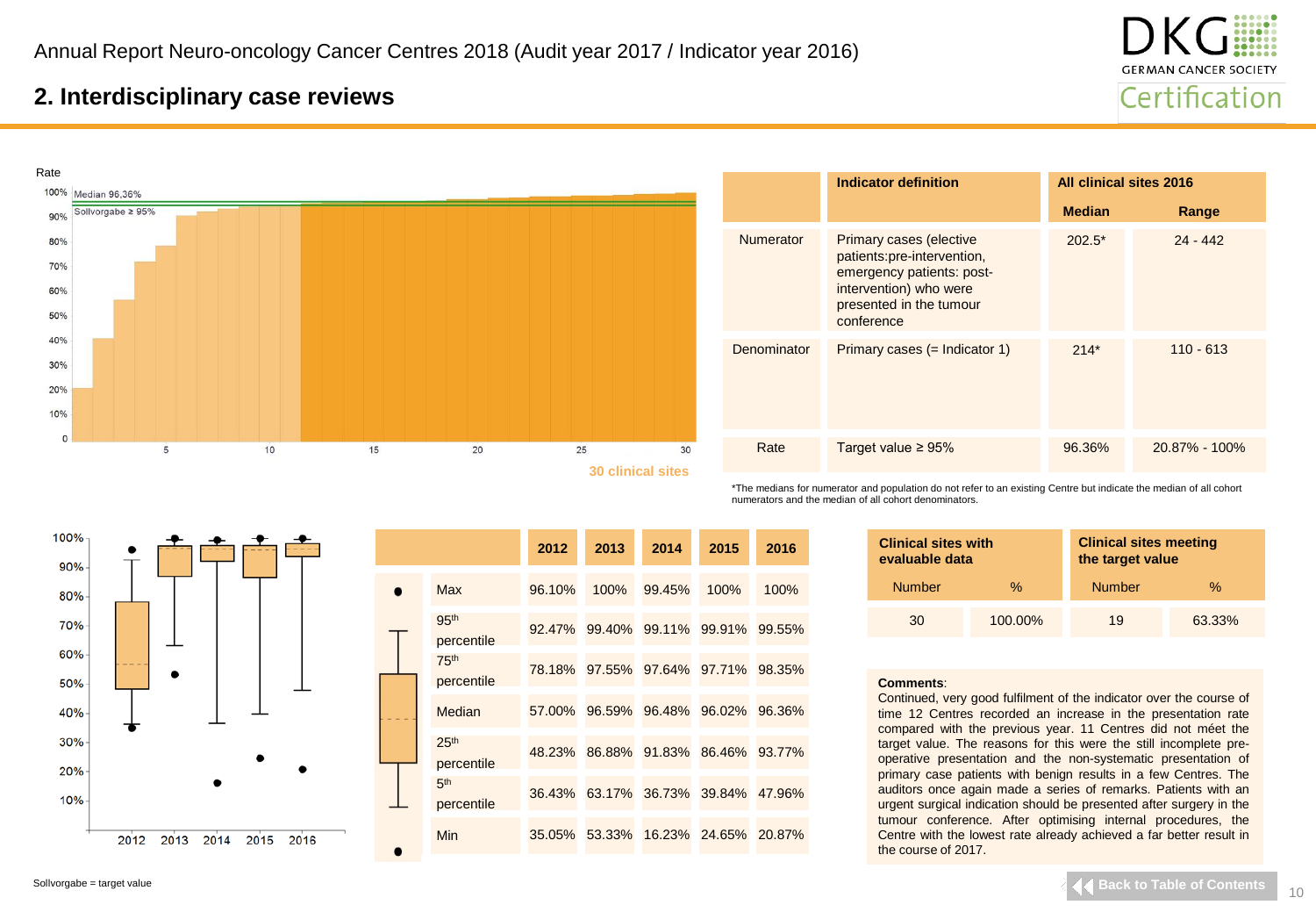

# <span id="page-10-0"></span>**3. Psycho-oncological care**



|             | <b>Indicator definition</b>                                                                                                           | <b>All clinical sites 2016</b> |                |
|-------------|---------------------------------------------------------------------------------------------------------------------------------------|--------------------------------|----------------|
|             |                                                                                                                                       | <b>Median</b>                  | Range          |
| Numerator   | Primary cases who<br>received psycho-<br>oncological care in an<br>inpatient or outpatient<br>setting (consultation $\geq 25$<br>min) | $45.5*$                        | $4 - 220$      |
| Denominator | Primary cases (= Indicator<br>1) and patients with<br>recurrence                                                                      | $223.5*$                       | $110 - 829$    |
| Rate        | Mandatory statement of<br>reasons** $< 10\%$ and $>50\%$                                                                              | 18.24%                         | 1.52% - 77.19% |

\*The medians for numerator and population do not refer to an existing Centre but indicate the median of all cohort numerators and the median of all cohort denominators.

\*\* For values outside the plausibility limit(s) the Centres must give the reasons.

| <b>Clinical sites with</b><br>evaluable data |         | <b>Clinical sites within the</b><br>plausibility limits |        |  |  |  |
|----------------------------------------------|---------|---------------------------------------------------------|--------|--|--|--|
| <b>Number</b>                                | $\%$    | <b>Number</b>                                           | %      |  |  |  |
| 30                                           | 100.00% | 23                                                      | 76.67% |  |  |  |

#### **Comments**:

The median continues to rise over the course of time. 15 Centres were able to increase psycho-oncological counselling compared with the previous year; only 5 Centres were below the lower plausibility limit (= counselling rate <10%). The reasons given by the Centres for the low counselling rates are: limited uptake by patients, a high proportion of benign tumours with limited need for psycho-oncological counselling, no indications in the case of normal screening results, and a lack of depictability of outpatient treatment. The auditors once again made a series of remarks.



| Max<br>52.59% 32.42% 63.45% 77.18%                                   | 77.19% |
|----------------------------------------------------------------------|--------|
| 95 <sup>th</sup><br>42.47% 28.58% 50.31% 54.83%<br>percentile        | 54.36% |
| 75 <sup>th</sup><br>17.21% 22.60%<br>18.12%<br>28.36%<br>percentile  | 31.00% |
| Median<br>11.72% 13.19%<br>9.19%<br>16.75%                           | 18.24% |
| 25 <sup>th</sup><br>10.11%<br>8.82%<br>7.48%<br>11.60%<br>percentile | 13.03% |
| 5 <sup>th</sup><br>4.11%<br>$3.57\%$<br>6.58%<br>7.89%<br>percentile | 2.26%  |
| Min<br>1.44%<br>2.16%<br>1.28%<br>1.68%                              | 1.52%  |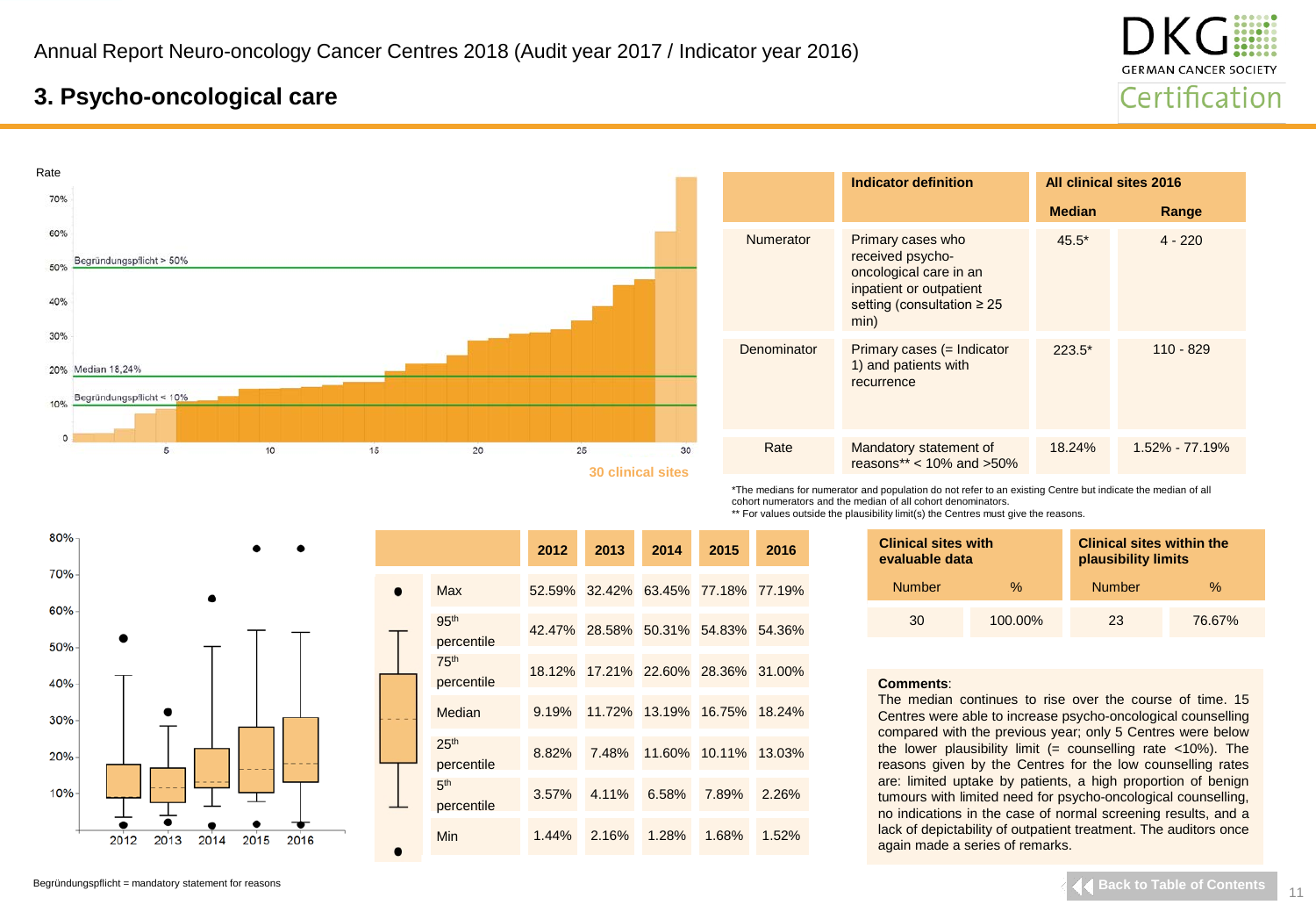

### <span id="page-11-0"></span>**4. Counselling social services**



|             | <b>Indicator definition</b>                                                                              | All clinical sites 2016 |                 |  |
|-------------|----------------------------------------------------------------------------------------------------------|-------------------------|-----------------|--|
|             |                                                                                                          | <b>Median</b>           | Range           |  |
| Numerator   | Primary cases who received<br>counselling by social<br>services in an inpatient or<br>outpatient setting | $139.5*$                | $57 - 795$      |  |
| Denominator | Primary cases $(=$ Indicator 1)<br>and patients with recurrence                                          | $223.5*$                | $110 - 829$     |  |
| Rate        | Mandatory statement of<br>reasons** $<$ 30% and<br>$=100%$                                               | 66.75%                  | 28.14% - 99.01% |  |

\*The medians for numerator and population do not refer to an existing Centre but indicate the median of all cohort numerators and the median of all cohort denominators.

|  |  | ** For values outside the plausibility limit(s) the Centres must give the reasons. |  |  |  |  |
|--|--|------------------------------------------------------------------------------------|--|--|--|--|
|  |  |                                                                                    |  |  |  |  |

| <b>Clinical sites with</b><br>evaluable data |         | <b>Clinical sites within the</b><br>plausibility limits |        |  |  |  |
|----------------------------------------------|---------|---------------------------------------------------------|--------|--|--|--|
| <b>Number</b>                                | %       | <b>Number</b>                                           | %      |  |  |  |
| 30                                           | 100.00% | 29                                                      | 96.67% |  |  |  |

#### **Comments**:

Ongoing good fulfilment of the indicator in the Centres One Centre was below the lower plausibility limit

(= social services counselling rate < 30%); this Centre received its initial certification in 2016 and developed an action plan to improve the counselling rate. 13 Centres were able to maintain or increase their counselling rate compared with the previous year.



|                                | 2012   | 2013 | 2014                        | 2015   | 2016   |
|--------------------------------|--------|------|-----------------------------|--------|--------|
| Max                            | 82.85% | 100% | 100%                        | 100%   | 99.01% |
| 95 <sup>th</sup><br>percentile | 82.54% |      | 97.44% 97.89%               | 98.06% | 96.35% |
| 75 <sup>th</sup><br>percentile | 78.02% |      | 84.32% 86.91% 79.37%        |        | 78.87% |
| Median                         | 39.19% |      | 55.87% 69.77% 63.22%        |        | 66.75% |
| 25 <sup>th</sup><br>percentile | 24.99% |      | 45.18% 48.03% 52.49% 47.72% |        |        |
| 5 <sup>th</sup><br>percentile  | 16.86% |      | 34.91% 35.54% 43.33% 35.70% |        |        |
| Min                            | 14.36% |      | 33.93% 23.14% 37.99% 28.14% |        |        |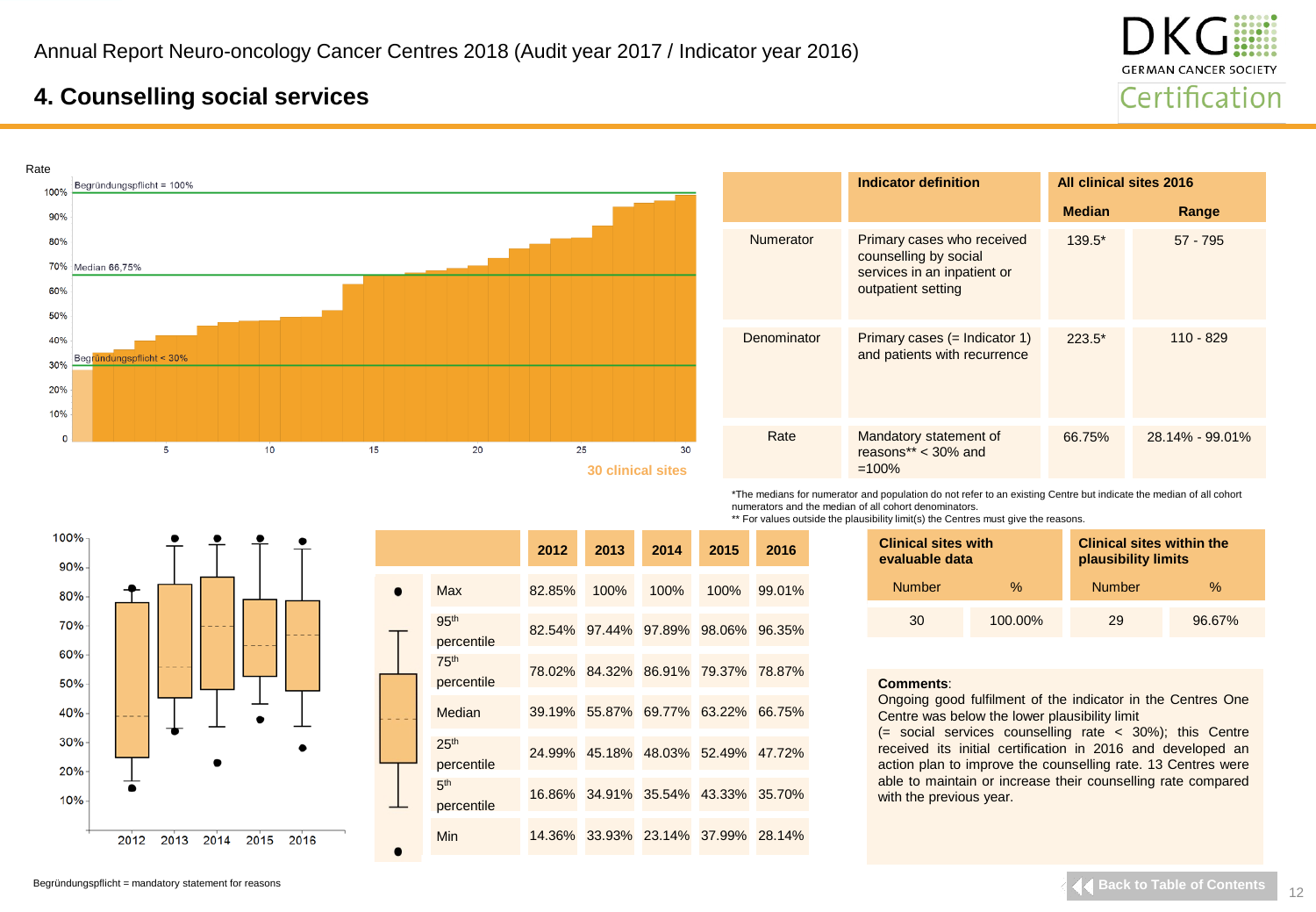

# <span id="page-12-0"></span>**5. Study participation**



|                  | <b>Indicator definition</b>                                                      | <b>All clinical sites 2016</b> |                     |  |
|------------------|----------------------------------------------------------------------------------|--------------------------------|---------------------|--|
|                  |                                                                                  | <b>Median</b>                  | Range               |  |
| <b>Numerator</b> | All patients (malignant and<br>benign) included in a study<br>with an ethic vote | $31*$                          | $3 - 565$           |  |
| Denominator      | <b>Malignant primary cases</b>                                                   | $89*$                          | 44 - 174            |  |
| Rate             | Target value $\geq 5\%$                                                          | 26.87%                         | $5.61\% - 601.06\%$ |  |

\*The medians for numerator and population do not refer to an existing Centre but indicate the median of all cohort numerators and the median of all cohort denominators.

| 700%-                                |           |                                | 2012   | 2013   | 2014     | 2015                                  | 2016  |
|--------------------------------------|-----------|--------------------------------|--------|--------|----------|---------------------------------------|-------|
| 600%                                 | $\bullet$ | Max                            |        |        |          | 40.81% 54.95% 131.94% 578.26% 601.06% |       |
| 500%                                 |           | 95 <sup>th</sup><br>percentile | 39.00% |        |          | 49.17% 70.11% 316.37% 288.98%         |       |
| 400%                                 |           | 75 <sup>th</sup><br>percentile | 26.69% |        |          | 35.97% 37.51% 47.95% 46.20%           |       |
| 300%                                 |           | Median                         | 15.90% |        |          | 25.01% 14.89% 21.75% 26.87%           |       |
| 200%                                 |           | 25 <sup>th</sup><br>percentile | 10.66% | 14.16% | 6.51%    | 8.14%                                 | 9.62% |
| 100%                                 |           | 5 <sup>th</sup><br>percentile  | 5.79%  | 5.79%  | $0.00\%$ | 0.33%                                 | 6.44% |
| 2016<br>2015<br>2012<br>2013<br>2014 |           | <b>Min</b>                     | 4.57%  | 3.17%  | $0.00\%$ | $0.00\%$                              | 5.61% |

 $\bullet$ 

| <b>Clinical sites with</b><br>evaluable data |         | <b>Clinical sites meeting</b><br>the target value |         |  |  |  |
|----------------------------------------------|---------|---------------------------------------------------|---------|--|--|--|
| <b>Number</b>                                | %       | <b>Number</b>                                     | %       |  |  |  |
| 30                                           | 100.00% | 30                                                | 100.00% |  |  |  |

#### **Comments**:

Further increase in the median over the course of time All Centres met the target value. The 3 Centres that failed to meet the target value the previous year were able to markedly increase their study inclusion rate in 2016.

Centres with particularly high study rates achieved this by including patients in several studies (e.g. biobanking and observational studies of quality of life and psychosocial support needs).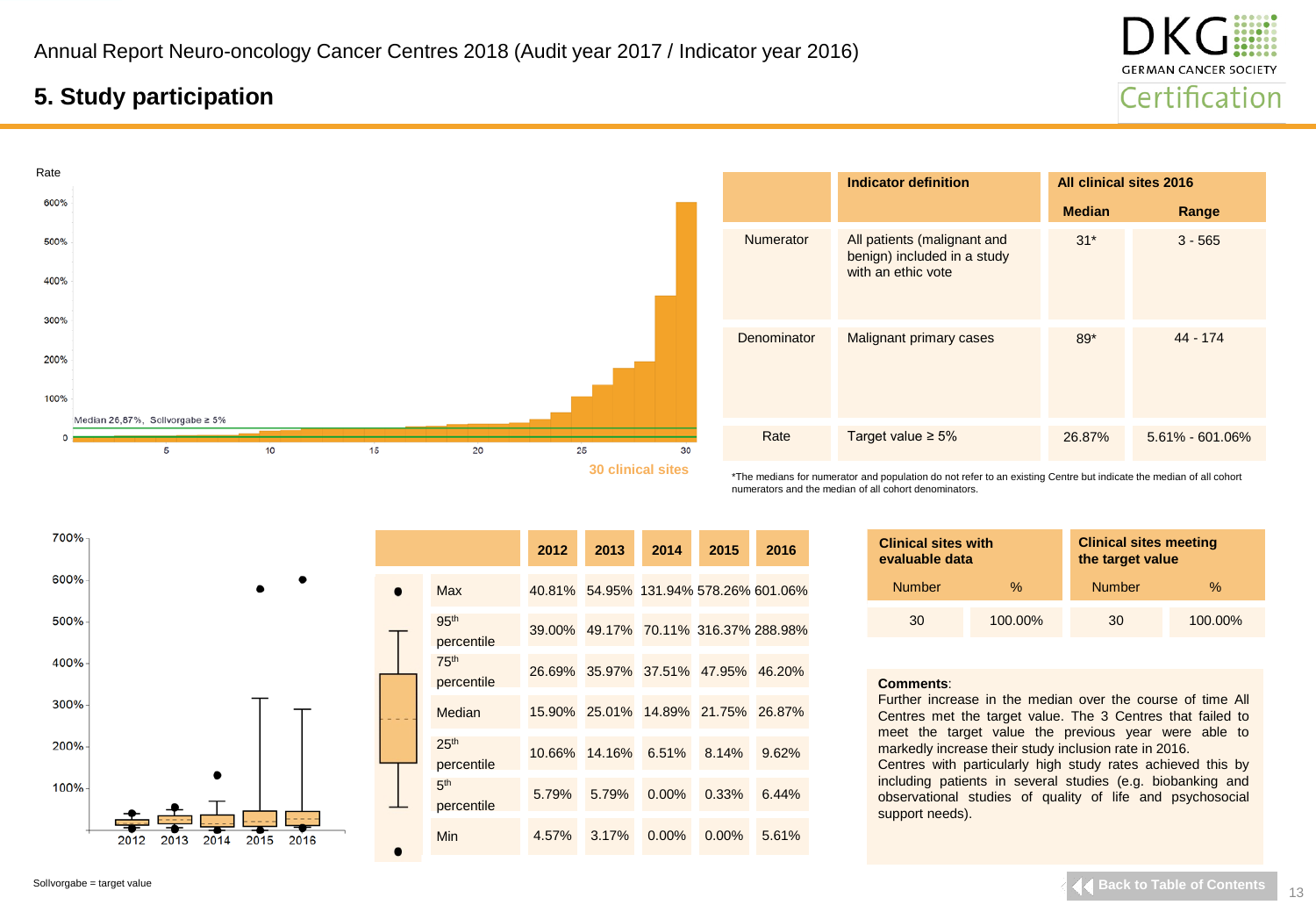

# <span id="page-13-0"></span>**6a. Surgical primary cases**



|               | <b>Indicator definition</b>                         | All clinical sites 2016 |            |  |  |
|---------------|-----------------------------------------------------|-------------------------|------------|--|--|
|               |                                                     | <b>Median</b>           | Range      |  |  |
| <b>Number</b> | Surgical primary cases def. in line<br>with 5.2.3.a | 171.5                   | $87 - 605$ |  |  |
|               | Target value $\geq 60$                              |                         |            |  |  |



|                                | 2012   | 2013   | 2014   | 2015   | 2016   |
|--------------------------------|--------|--------|--------|--------|--------|
| Max                            | 475.00 | 447.00 | 457.00 | 493.00 | 605.00 |
| 95 <sup>th</sup><br>percentile | 383.20 | 324.35 | 348.10 | 308.35 | 368.75 |
| 75 <sup>th</sup><br>percentile | 168.00 | 214.25 | 226.00 | 224.50 | 241.00 |
| Median                         | 154.00 | 179.50 | 176.00 | 159.50 | 171.50 |
| 25 <sup>th</sup><br>percentile | 148.50 | 158.25 | 121.50 | 124.25 | 129.00 |
| 5 <sup>th</sup><br>percentile  | 115.20 | 124.60 | 106.50 | 92.90  | 100.35 |
| <b>Min</b>                     | 102.00 | 107.00 | 102.00 | 81.00  | 87.00  |

| <b>Clinical sites with</b><br>evaluable data |         | <b>Clinical sites meeting</b><br>the target value |         |  |  |  |
|----------------------------------------------|---------|---------------------------------------------------|---------|--|--|--|
| <b>Number</b>                                | $\%$    | <b>Number</b>                                     | %       |  |  |  |
| 30                                           | 100.00% | 30                                                | 100.00% |  |  |  |

#### **Comments**:

Ongoing good fulfilment of the requirement in the Centres All Centres meet the target value of 60 surgical primary cases during the year. In the 6 Centres that received their initial certification in 2016/2017, a median of 175 surgical primary cases were treated (n=1,195 in total). As all Centres meet the target value, no explanatory remarks have been provided by the Centres about the results.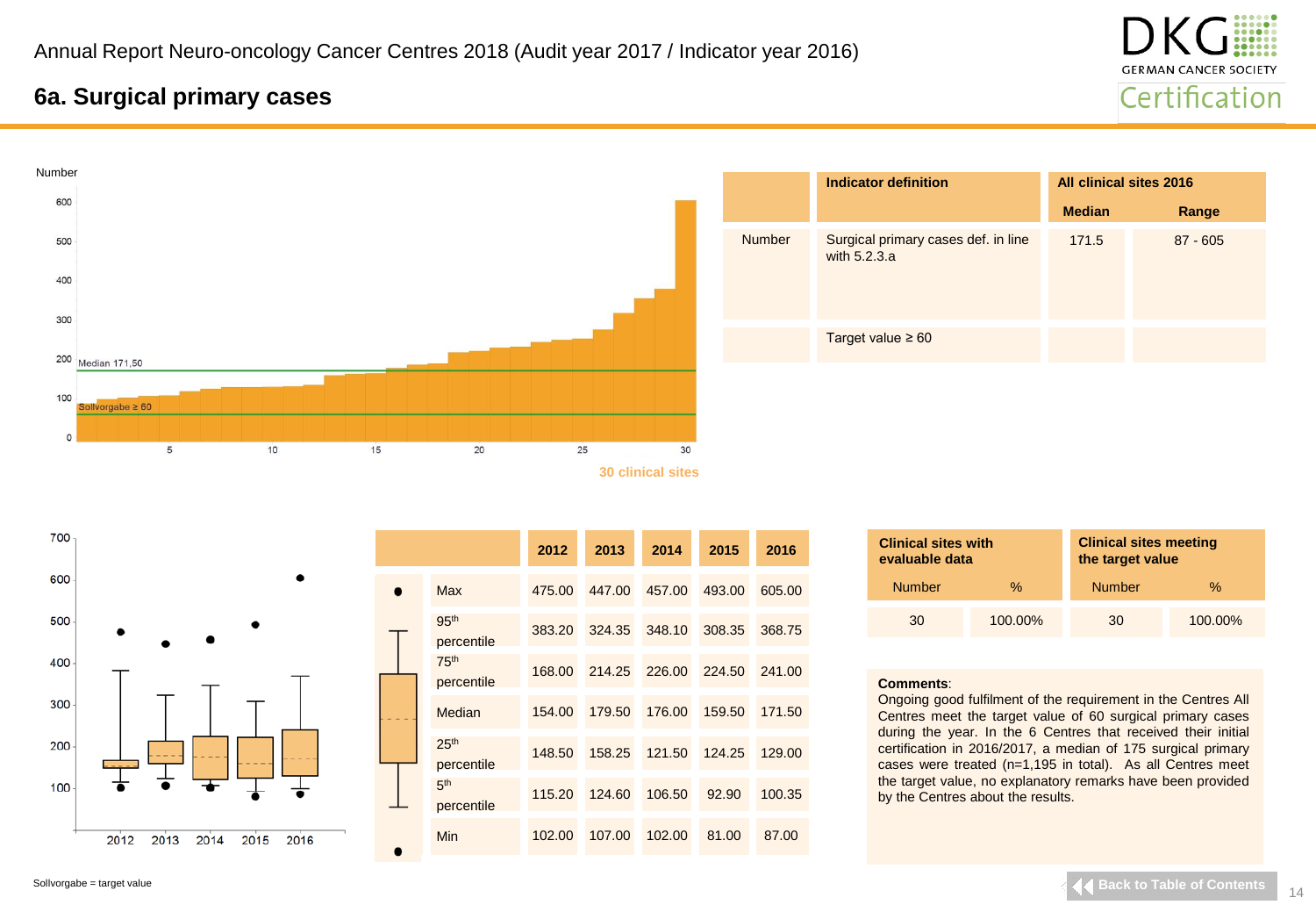# <span id="page-14-0"></span>**6b. Biopsy**

30 Median 27,50

 $\overline{5}$ 

2014

2015

15  $\Omega$ 

Number





2016

 $10<sup>10</sup>$ 

 $15$ 

 $20$ 

|                                | 2012 | 2013 | 2014  | 2015  | 2016   |
|--------------------------------|------|------|-------|-------|--------|
| <b>Max</b>                     |      |      | 81.00 | 62.00 | 125.00 |
| 95 <sup>th</sup><br>percentile |      |      | 53.10 | 61.25 | 86.80  |
| 75 <sup>th</sup><br>percentile |      |      | 31.50 | 34.50 | 37.50  |
| Median                         |      |      | 25.00 | 24.50 | 27.50  |
| 25 <sup>th</sup><br>percentile |      |      | 16.50 | 14.50 | 16.50  |
| 5 <sup>th</sup><br>percentile  |      |      | 6.60  | 7.15  | 11.45  |
| Min                            |      |      | 3.00  | 2.00  | 10.00  |
|                                |      |      |       |       |        |

**30 clinical sites**

 $30<sub>2</sub>$ 

 $25$ 

| <b>Clinical sites with</b><br>evaluable data |         | <b>Clinical sites meeting</b><br>the target value |      |  |
|----------------------------------------------|---------|---------------------------------------------------|------|--|
| <b>Number</b>                                | $\%$    | <b>Number</b>                                     | $\%$ |  |
| 30                                           | 100.00% |                                                   |      |  |

#### **Comments**:

Continuing stable implementation in the Centres, coupled with a sharp increase in the maximum value as a consequence of the major increase in the number of biopsies in one Centre.

In the 6 Centres that received their initial certification in 2016/2017, a median of 30 biopsies (in line with OPS classification 1-1510. - 1-512.; 1-514 - 1-515) were conducted (n=233 biopsies in total).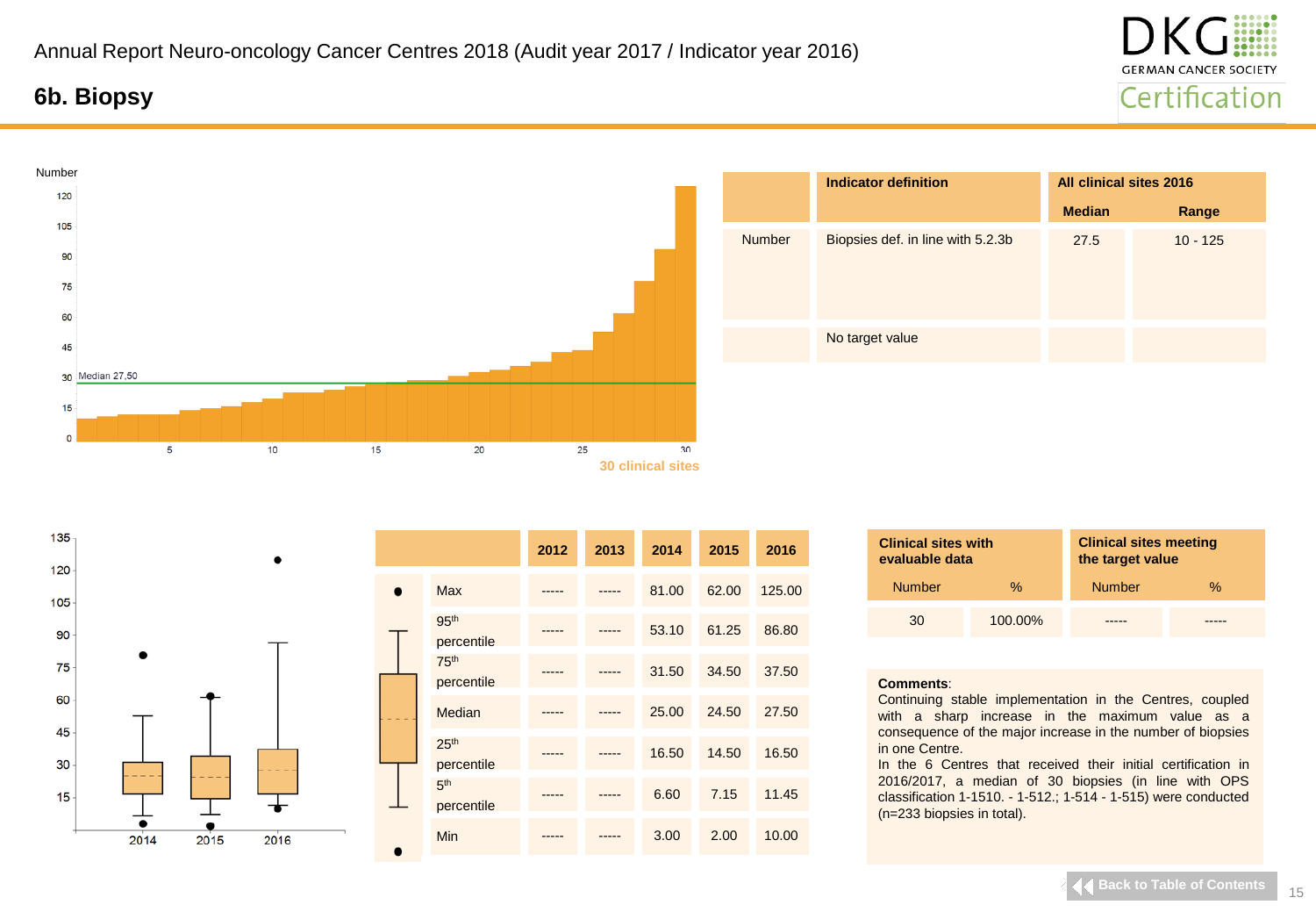

### <span id="page-15-0"></span>**7a. Revision surgeries**



|             | <b>Indicator definition</b>                                                                                                          | <b>All clinical sites 2016</b> |                   |
|-------------|--------------------------------------------------------------------------------------------------------------------------------------|--------------------------------|-------------------|
|             |                                                                                                                                      | <b>Median</b>                  | Range             |
| Numerator   | Revision surgeries as a<br>consequence of post-surgical<br>complications within 30d after<br>surgery (for surgical primary<br>cases) | $10*$                          | $2 - 21$          |
| Denominator | Surgical primary cases (=<br>Indicator 6a)                                                                                           | $171.5*$                       | $87 - 605$        |
| Rate        | Mandatory statement of<br>reasons** $< 1\%$ and $>10\%$                                                                              | 5.09%                          | $0.85\% - 9.70\%$ |

\*The medians for numerator and population do not refer to an existing Centre but indicate the median of all cohort numerators and the median of all cohort denominators.

\*\* For values outside the plausibility limit(s) the Centres must give the reasons.

| <b>Clinical sites with</b><br>evaluable data |         | <b>Clinical sites within the</b><br>plausibility limits |        |  |
|----------------------------------------------|---------|---------------------------------------------------------|--------|--|
| <b>Number</b><br>$\%$                        |         | <b>Number</b>                                           | %      |  |
| 30                                           | 100.00% | 29                                                      | 96.67% |  |

#### **Comments**:

Improved implementation in the Centres compared with the previous year. 14 Centres were able to increase the rate of revision surgeries compared with the previous year. The Centre with the highest revision rate the previous year (11.88%) was able to considerably reduce this in audit year 2017. In the 6 Centres that received their initial certification in 2016/2017, the median of the revision rate was 4.75%.

Revision surgeries are defined by the documentation of an OPS code and include liquor fistula requiring revision; second-look resections were not included in the numerator for this indicator.



|  |                                                                  | 2012  | 2013  | 2014   | 2015   | 2016  |
|--|------------------------------------------------------------------|-------|-------|--------|--------|-------|
|  | Max                                                              | 9.09% | 8.87% | 13.73% | 11.88% | 9.70% |
|  | 95 <sup>th</sup><br>percentile<br>75 <sup>th</sup><br>percentile | 8.72% | 8.17% | 10.42% | 9.87%  | 8.94% |
|  |                                                                  | 7.47% | 6.10% | 8.08%  | 8.58%  | 6.79% |
|  | Median                                                           | 6.16% | 5.31% | 3.76%  | 6.63%  | 5.09% |
|  | 25 <sup>th</sup><br>percentile                                   | 4.48% | 3.13% | 2.70%  | 4.47%  | 3.64% |
|  | 5 <sup>th</sup><br>1.34%<br>percentile                           | 2.09% | 1.28% | 1.31%  | 2.26%  |       |
|  | <b>Min</b>                                                       | 0.63% | 2.01% | 1.19%  | 0.97%  | 0.85% |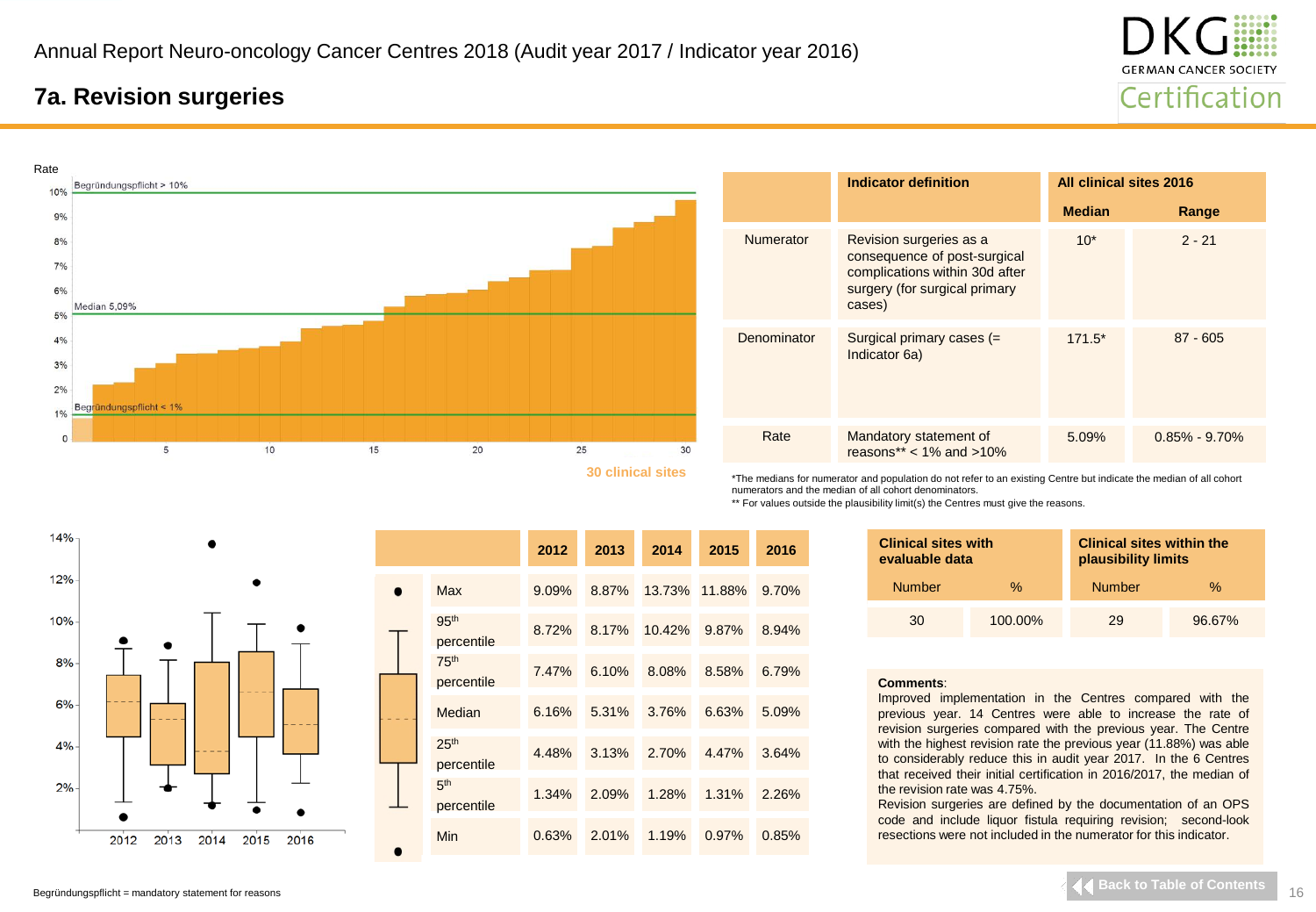

### **7b. Clinically symptomatic secondary bleeding**



|                  | <b>Indicator definition</b>                                                                                                                                                                                                  | All clinical sites 2016 |                   |
|------------------|------------------------------------------------------------------------------------------------------------------------------------------------------------------------------------------------------------------------------|-------------------------|-------------------|
|                  |                                                                                                                                                                                                                              | <b>Median</b>           | Range             |
| <b>Numerator</b> | If possible low rate of clinically<br>symptomatic secondary<br>bleeding<br>Surgical primary cases with<br>clinically symptomatic<br>secondary bleeding (= new<br>onset or worsening of an<br>existing neurological disorder) | $5*$                    | $0 - 15$          |
| Denominator      | Surgical primary cases (=<br>Indicator 6a)                                                                                                                                                                                   | $171.5*$                | $87 - 605$        |
| Rate             | Mandatory statement of<br>reasons** $< 1\%$ and $>10\%$                                                                                                                                                                      | 2.54%                   | $0.00\% - 6.15\%$ |

\*The medians for numerator and population do not refer to an existing Centre but indicate the median of all cohort numerators and the median of all cohort denominators.

\*\* For values outside the plausibility limit(s) the Centres must give the reasons.

| <b>Clinical sites with</b><br>evaluable data |         | <b>Clinical sites within the</b><br>plausibility limits |        |  |
|----------------------------------------------|---------|---------------------------------------------------------|--------|--|
| <b>Number</b>                                | %       | <b>Number</b>                                           | %      |  |
| 30                                           | 100.00% | 25                                                      | 83.33% |  |

#### **Comments**:

The indicator was introduced for the first time in 2016 in order to record the rate of clinically symptomatic secondary bleeding separately from postoperative complications requiring revision. The secondary bleeding rate in all Centres was <7%.

25 Centres indicated a decrease in the rate of symptomatic secondary bleeding < 5%. A median of 5 patients per Centre with clinically symptomatic secondary bleeding was recorded.



|                                | 2012 | 2013 | 2014 | 2015 | 2016  |
|--------------------------------|------|------|------|------|-------|
| <b>Max</b>                     |      |      |      |      | 6.15% |
| 95 <sup>th</sup><br>percentile |      |      |      |      | 5.56% |
| 75 <sup>th</sup><br>percentile |      |      |      |      | 3.68% |
| Median                         |      |      |      |      | 2.54% |
| 25 <sup>th</sup><br>percentile |      |      |      |      | 1.54% |
| 5 <sup>th</sup><br>percentile  |      |      |      |      | 0.35% |
| Min                            |      |      |      |      | 0.00% |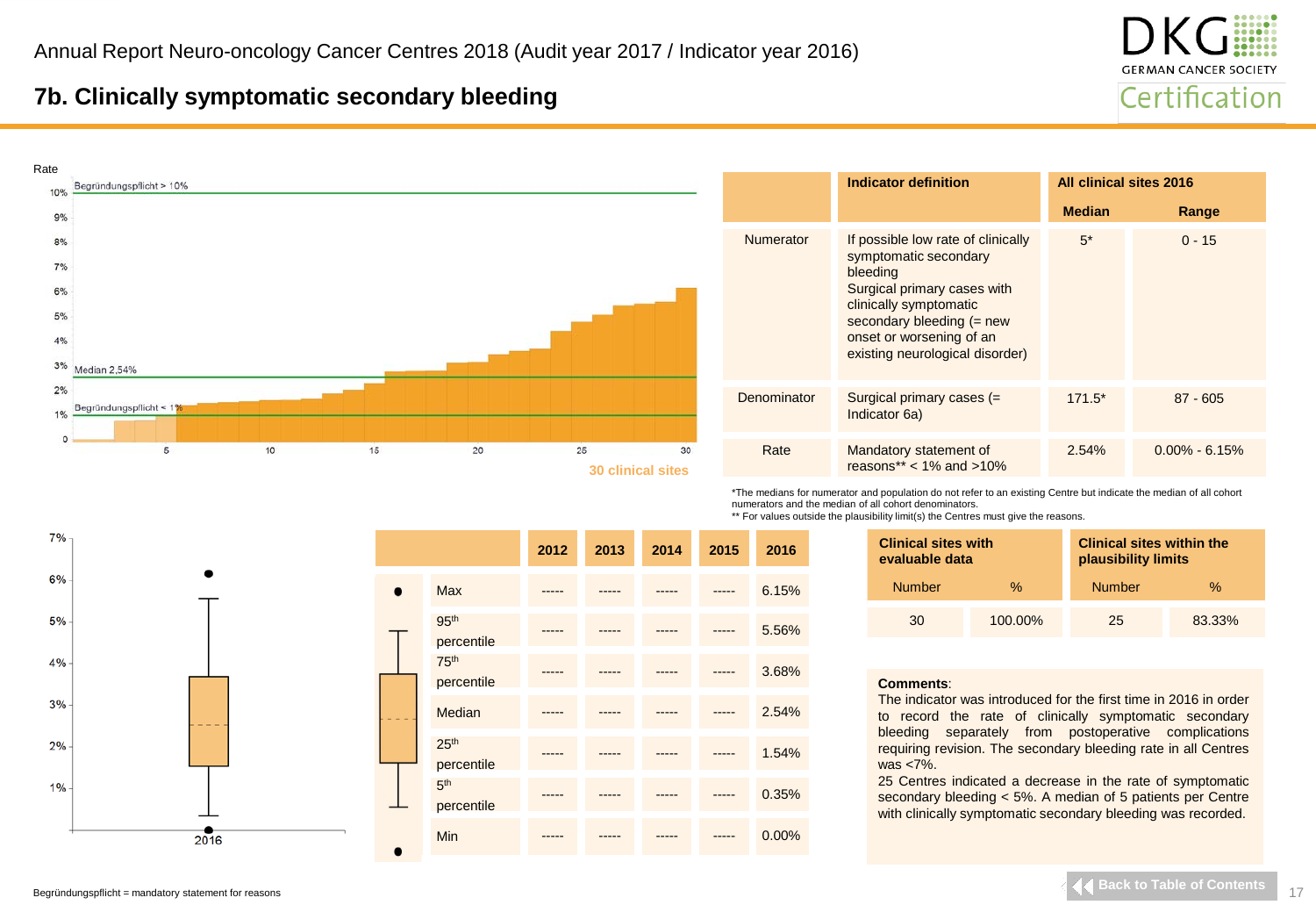

### <span id="page-17-0"></span>**8. Post-surgical wound infections**



|             | Indicator definition                                                                                                                                                         | All clinical sites 2016 |                   |
|-------------|------------------------------------------------------------------------------------------------------------------------------------------------------------------------------|-------------------------|-------------------|
|             |                                                                                                                                                                              | <b>Median</b>           | Range             |
| Numerator   | Surgical primary cases with<br>post-surgical meningitis<br>confirmed by laboratory tests<br>and/or a wound infection<br>requiring surgical revision<br>within 30d of surgery | $2.5*$                  | $0 - 19$          |
| Denominator | Surgical primary cases (=<br>Indicator 6a)                                                                                                                                   | $171.5*$                | $87 - 605$        |
| Rate        | Mandatory statement of<br>reasons** $< 1\%$ and $>10\%$                                                                                                                      | 1.85%                   | $0.00\% - 6.48\%$ |

\*The medians for numerator and population do not refer to an existing Centre but indicate the median of all cohort numerators and the median of all cohort denominators.

\*\* For values outside the plausibility limit(s) the Centres must give the reasons.

 $9%$ 8% 7% 6% 5% 4%  $3%$  $2%$ 1% 2012 2013 2014 2015 2016

|           |                                | 2012  | 2013     | 2014     | 2015     | 2016     |
|-----------|--------------------------------|-------|----------|----------|----------|----------|
| $\bullet$ | Max                            | 2.94% | 4.71%    | 6.35%    | 8.70%    | 6.48%    |
|           | 95 <sup>th</sup><br>percentile | 2.84% | 3.59%    | 5.98%    | 4.90%    | 5.47%    |
|           | 75 <sup>th</sup><br>percentile | 2.32% | 2.47%    | 2.57%    | 3.26%    | 3.03%    |
|           | Median                         | 1.79% | 1.95%    | 1.70%    | 2.04%    | 1.85%    |
|           | 25 <sup>th</sup><br>percentile | 1.25% | 1.71%    | 0.96%    | 1.32%    | 0.86%    |
|           | 5 <sup>th</sup><br>percentile  | 0.94% | 0.64%    | 0.00%    | 0.05%    | 0.00%    |
|           | Min                            | 0.84% | $0.00\%$ | $0.00\%$ | $0.00\%$ | $0.00\%$ |

| <b>Clinical sites with</b><br>evaluable data |         | <b>Clinical sites within the</b><br>plausibility limits |        |  |
|----------------------------------------------|---------|---------------------------------------------------------|--------|--|
| $\%$<br><b>Number</b>                        |         | <b>Number</b>                                           | $\%$   |  |
| 30                                           | 100.00% | つつ                                                      | 73.33% |  |

#### **Comments**:

Fall in the median and maximum value over time The numerator definition of this indicator was specified for the audit year 2017. In 11 Centres the rate of postoperative wound infections of 0% could be maintained or in other cases further reduced. The auditors once again advised the systematic recording of postoperative complications; this is implemented for instance through SOPs.

The Centre with the highest rate of postoperative wound infections the previous year was able to considerably reduce this in audit year 2017.